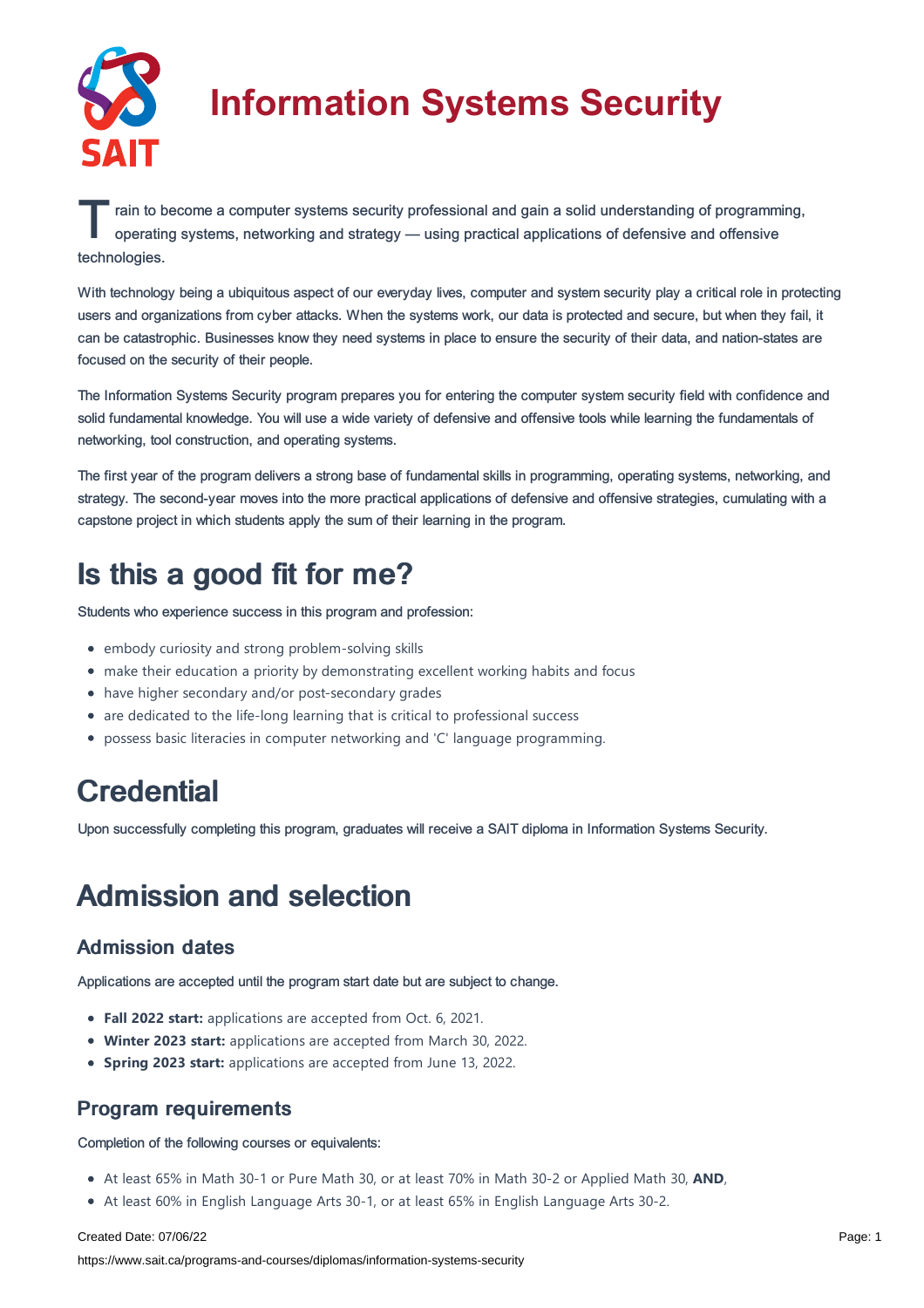All applicants must demonstrate English Language [Proficiency](https://www.sait.ca/admissions/before-you-apply/english-proficiency) prior to admission, including students educated in Canada.

SAIT accepts high school course [equivalents](https://www.sait.ca/admissions/before-you-apply/high-school-course-equivalencies) for admission. If you don't meet the requirements, consider Academic [Upgrading.](https://www.sait.ca/programs-and-courses/academic-upgrading)

SAIT evaluates international documents for admissions. After you've applied, consider our [international](https://www.sait.ca/admissions/after-you-apply/international-document-assessment) document assessment service if your education is from outside of Canada. SAIT may also accept courses completed at certain international postsecondary institutions. Find more information [here.](https://www.sait.ca/admissions/after-you-apply/international-institution-academic-partnerships)

#### Direct entry: four-step process

**Step 1:** Read the program information to see the qualities needed for student success.

**Step 2:** Ensure that you meet all of the admission requirements listed above.

**Step 3:** [Apply](https://www.sait.ca/admissions/apply) to Information System Security and submit your transcripts and/or [anticipated](https://www.sait.ca/admissions/after-you-apply/transcripts-and-supporting-documents) final grades.

Admission will be extended on a first-qualified, first-offered basis until the program is full.

**Step 4:** Find out how to monitor your application status after you [apply](https://www.sait.ca/admissions/after-you-apply/tracking-your-application).

### Communication during admission

Email is the primary source of communication during the selection process. Ensure your personal email account is managed appropriately to receive our emails, files and communications. We recommend you add the [sadt.advising@sait.ca](https://sait.camailto:sadt.advising@sait.ca) domain to your safe senders' list or you risk missing critical email messages.

### Costs 2022/23

#### Domestic tuition and fees

Cost per credit: \$458

| Year | <b>Number of semesters</b> | <b>Tuition fees</b> | <b>SAIT fees</b> | Saitsa fees* | Total    |
|------|----------------------------|---------------------|------------------|--------------|----------|
|      |                            | \$13,740            | \$916            | \$553        | \$15,209 |
|      |                            | \$13,740            | \$916            | \$553        | \$15,209 |

### International tuition and fees

Cost per credit: \$950.17

| Year | <b>Number of semesters</b> | <b>Tuition fees</b> | <b>SAIT fees</b> | Saitsa fees* | Total       |
|------|----------------------------|---------------------|------------------|--------------|-------------|
|      |                            | \$28,505.10         | \$916            | \$553        | \$29,974.10 |
|      |                            | \$28,505.10         | \$916            | \$553        | \$29,974.10 |

\*Maximum fee. Actual fees may be less and are based on the number of credits a student takes per semester and whether they opt-out of health and dental benefits.

### SAIT fees

- Campus athletic and recreation fee: \$196
- Universal transit pass (Upass): \$320
- Student support fee: \$200

#### Created Date: 07/06/22

https://www.sait.ca/programs-and-courses/diplomas/information-systems-security